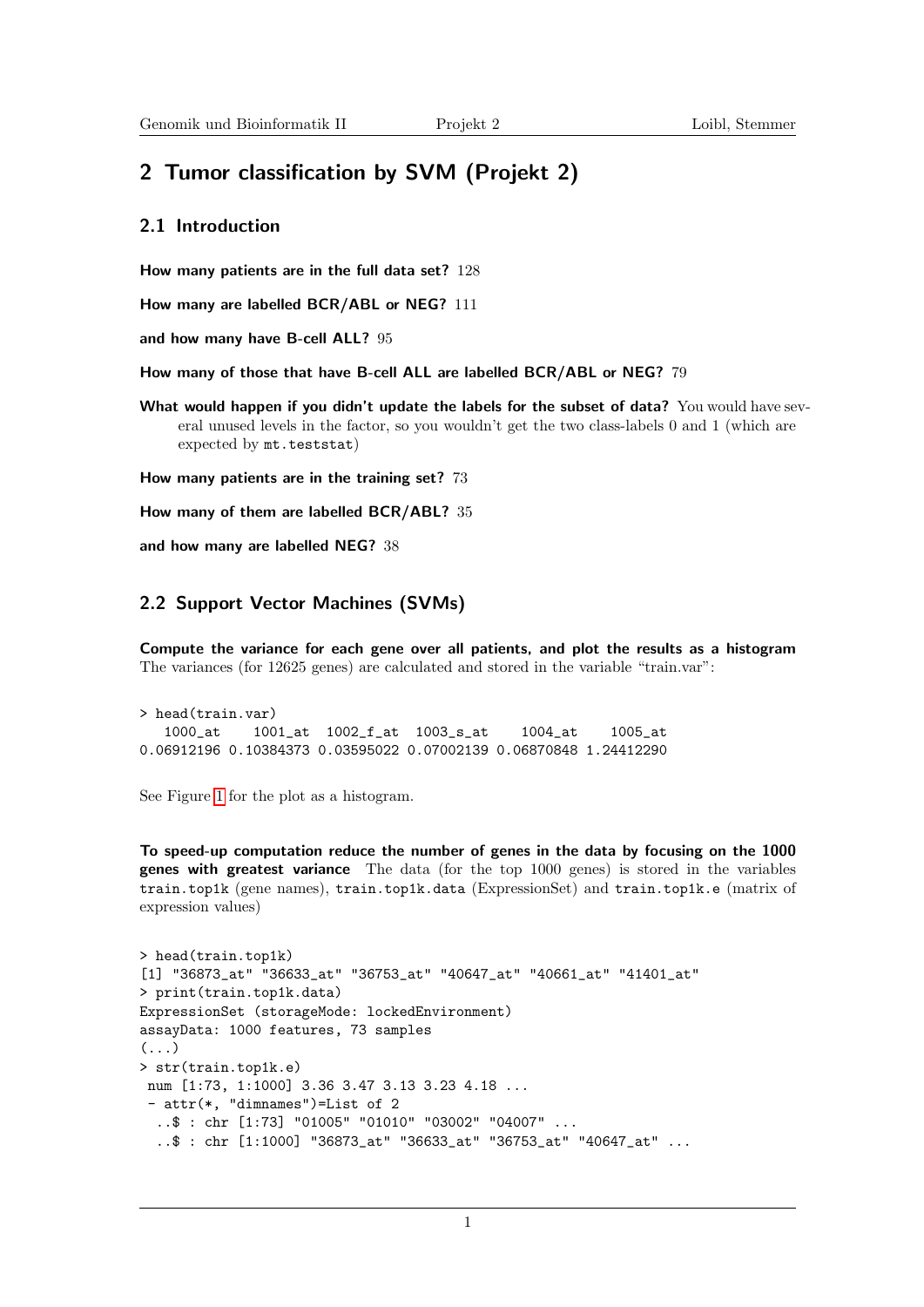

#### **Histogram of train.var**

<span id="page-1-0"></span>Figure 1: histogram of the variance for each gene over all patients

Use the function summary to get an overview of the model produced by the SVM and to check that you really did perform a classification rather than a regression task

```
Call:
svm.default(x = train.tophk.e, y = train.tophk.data$label, kernel = "linear")Parameters:
  SVM-Type: C-classification
SVM-Kernel: linear
      cost: 1
      gamma: 0.001
Number of Support Vectors: 48
 ( 22 26 )
Number of Classes: 2
Levels:
```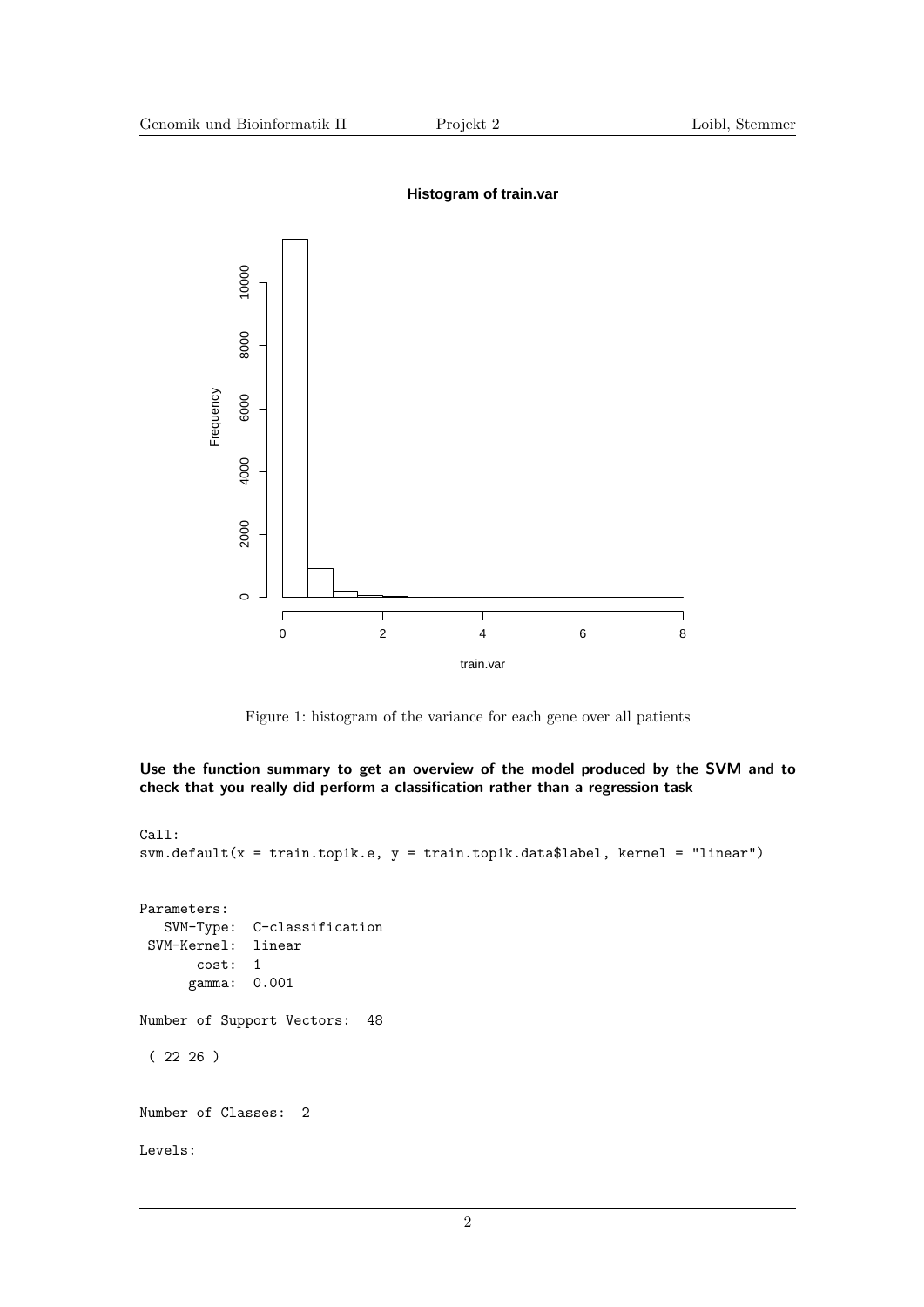BCR/ABL NEG

Use the method predict on the training-set using the results of the previous command and tabulate the results using table

train.pred BCR/ABL NEG BCR/ABL 34 0 NEG 0 39

How many errors do you have? The prediction on the training-set gives perfect results, there are no errors.

Again use the function summary to get an overview of the model produced by the SVM (but this time set the parameter so that a 10-fold cross validation occurs)

```
Call:
svm.default(x = train.top1k.e, y = train.top1k.data$label, kernel = "linear",cross = 10Parameters:
  SVM-Type: C-classification
SVM-Kernel: linear
      cost: 1
     gamma: 0.001
Number of Support Vectors: 48
 (2226)Number of Classes: 2
Levels:
BCR/ABL NEG
10-fold cross-validation on training data:
Total Accuracy: 83.56164
Single Accuracies:
71.42857 100 71.42857 87.5 85.71429 71.42857 87.5 85.71429 85.71429 87.5
```
Why does the line "Single Accuracies" change each time? The "Single Accuracies" change due to the way cross-validation works: The list of patients is randomly split into 10 subsets, so each time other patients are used to calculate the accuracy

How does the total accuracy change? The "Total Accuracy" is the mean of the "Single Accuracies", so it will fluctuate a few percent around a mean every time.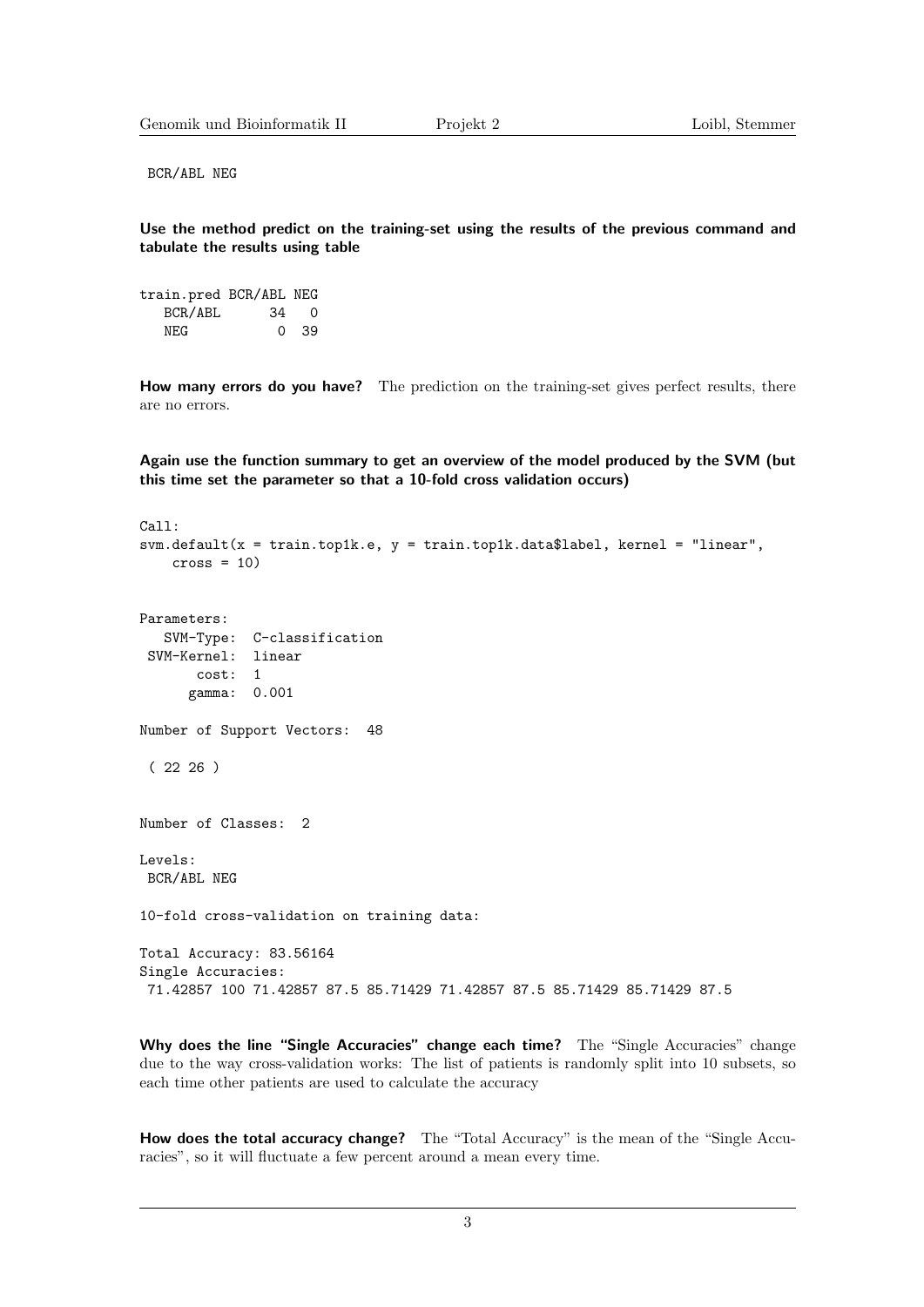#### What does the SVM tell you about the six new patients?

| test.pred BCR/ABL NEG |          |     |
|-----------------------|----------|-----|
| BCR/ABL               | 3        | - 2 |
| NF.G                  | $\Omega$ | 1   |

The prediction on the test-set gives worse results than on the training-set, there are some errors. So a training-error of zero does not guarantee a good prediction.

#### Generate a randomly ordered vector of labels and train a model using a linear kernel SVM

```
Ca11:svm.default(x = rand.e, y = rand.data$label, kernel = "linear", cross = 10)Parameters:
  SVM-Type: C-classification
 SVM-Kernel: linear
      cost: 1
      gamma: 0.001
Number of Support Vectors: 64
 ( 30 34 )
Number of Classes: 2
Levels:
BCR/ABL NEG
10-fold cross-validation on training data:
Total Accuracy: 58.90411
Single Accuracies:
 28.57143 71.42857 85.71429 75 42.85714 57.14286 75 57.14286 57.14286 37.5
```
What do you notice about the prediction results? What do you notice about the CV error between the original and your random data.

# prediction on training-data: rand.pred BCR/ABL NEG BCR/ABL 34 0 NEG 0 39 # prediction on test-data: rand.pred BCR/ABL NEG BCR/ABL 2 2 NEG 1 1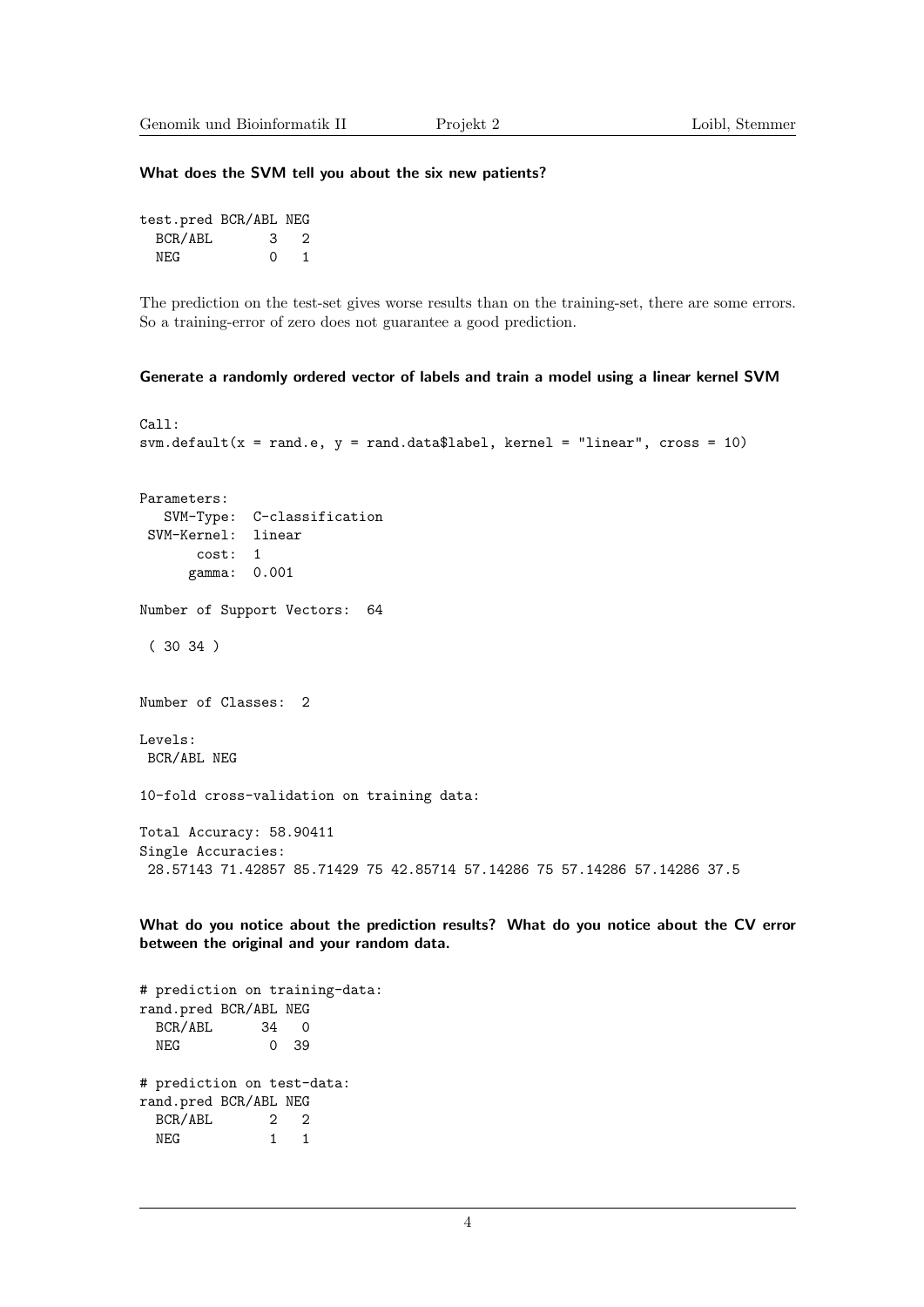| Genomik und Bioinformatik II | Projekt 2 | Loibl. Stemmer |
|------------------------------|-----------|----------------|
|------------------------------|-----------|----------------|

If any biological information in the data is destroyed by randomly generating the labels the prediction on the training-set still gives perfect results without errors, but the total accuracy decreases and the prediction on the test-set gives a lot of errors.

Write a function for feature selection using the t-statistic: Function informative\_genes takes a matrix of expression values (data), a vector of labels (labels) and a number of genes (nrGenes) and returns a vector of indices of informative genes.

```
informative_genes <- function(data, labels, nrGenes)
   which(order(mt.teststat(data, as.numeric(factor(labels))-1, test="t"),
       decreasing=TRUE) <= nrGenes)
> top10 <- informative_genes(exprs(subset.data), subset.data$label, 10)
> top10
 [1] 787 1063 4530 4845 5676 6035 8925 9867 12154 12359
> rownames(exprs(subset.data)[top10,])
 [1] "1702_at" "1957_s_at" "34488_i_at" "347_s_at" "35622_at"
 [6] "35978_at" "38841_at" "39774_at" "590_at" "797_at"
```
Select the 100 genes with the largest t-statistic: The data (for the top 100 genes) is stored in the variables train.top100 (gene indices), train.top100.data (ExpressionSet) and train.top100.e (transposed matrix of expression values)

Train a SVM on this reduced data-set with different kernels and parameters and compare the results to those obtained with all genes. Do cross-validation on the reduced data-set. Vary the number of selected genes. How many genes do you need to still get a reasonable CV error?

```
> accuracy
    polynomial sigmoid linear radial
1 43.83562 47.94521 45.20548 45.20548
2 47.94521 47.94521 42.46575 46.57534
10 52.05479 63.01370 63.01370 57.53425
50 42.46575 49.31507 50.68493 47.94521
75 45.20548 53.42466 64.38356 54.79452
100 43.83562 57.53425 64.38356 57.53425
150 42.46575 69.86301 68.49315 63.01370
200 49.31507 60.27397 67.12329 63.01370
500 42.46575 61.64384 67.12329 60.27397
1000 43.83562 72.60274 75.34247 63.01370
```
With the "linear"-kernel the total accuracy is usually higher than  $60\%$  when using at least 75 genes (see also Figure [2\)](#page-5-0)

## 2.3 Model assessment

Explain why selecting genes with large variance over all the samples does not result in the same distortion of cross validation as feature selection by t-scores. Feature selection by t-scores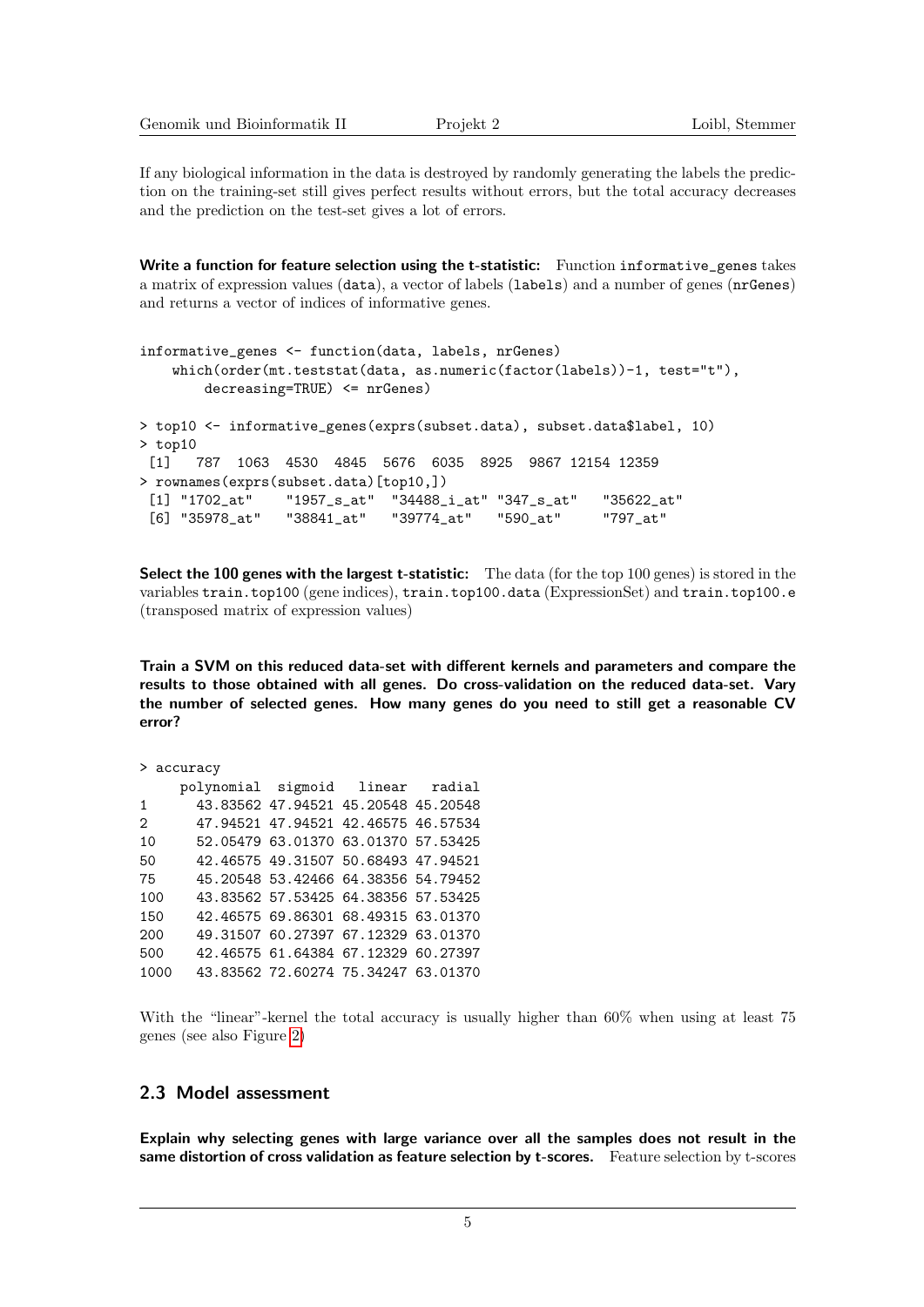

<span id="page-5-0"></span>Figure 2: Total accuracies for various kernels and different numbers of selected genes

takes into account that there are different classes of patients ("labels": NEG or BCR/ABL) which selection by variance does not, so other genes are used which results into a different distortion of cross validation.

Write your own function for 10-fold cross-validation with "in-loop" feature selection: Function cross\_validate takes a matrix of expression values (data), a vector of labels (labels), the number of cross-validation-steps (steps) and a number of genes to select in each step (nrGenes) and returns a list containing the total accuracy ( $\text{\textsterling tot}$ . accuracy) and the vector of single accuracies (\$accuracies).

```
> cross_validate(rand.e, rand.data$label, 10, 100)
$accuracies
 [1] 25.00000 50.00000 75.00000 57.14286 57.14286 57.14286 28.57143 28.57143
 [9] 42.85714 71.42857
$tot.accuracy
[1] 49.28571
```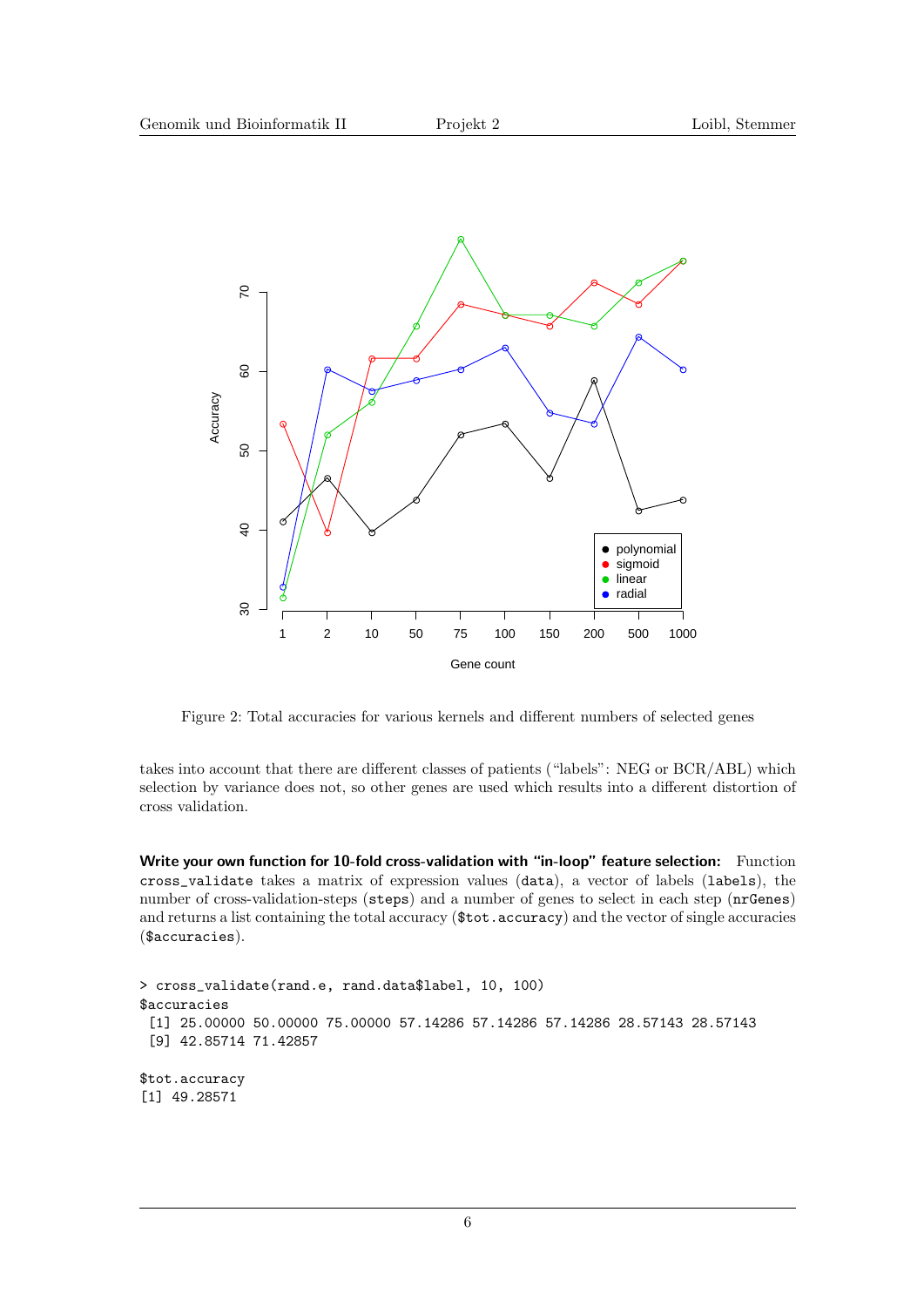Try cross validation with "out of the loop" feature selection and with "in-loop" feature selection at least 100 times, gather the results in two vectors and compare the distribution of results

```
> t.test(in_loop, out_loop)
        Welch Two Sample t-test
data: in_loop and out_loop
t = -3.6788, df = 159.157, p-value = 0.0003203
alternative hypothesis: true difference in means is not equal to 0
95 percent confidence interval:
 -3.2817705 -0.9889732
sample estimates:
mean of x mean of y
 50.28929 52.42466
```


Figure 3: Boxplot "in-loop" vs. "out of the loop" accuracies

Explain why the variance of the results is greater when using cross-validation with "in-loop" feature selection: The variance of the results is greater when using cross-validation with "inloop" feature selection, because for each cross-validation step a different set of genes is used, which results in a higher total variance.